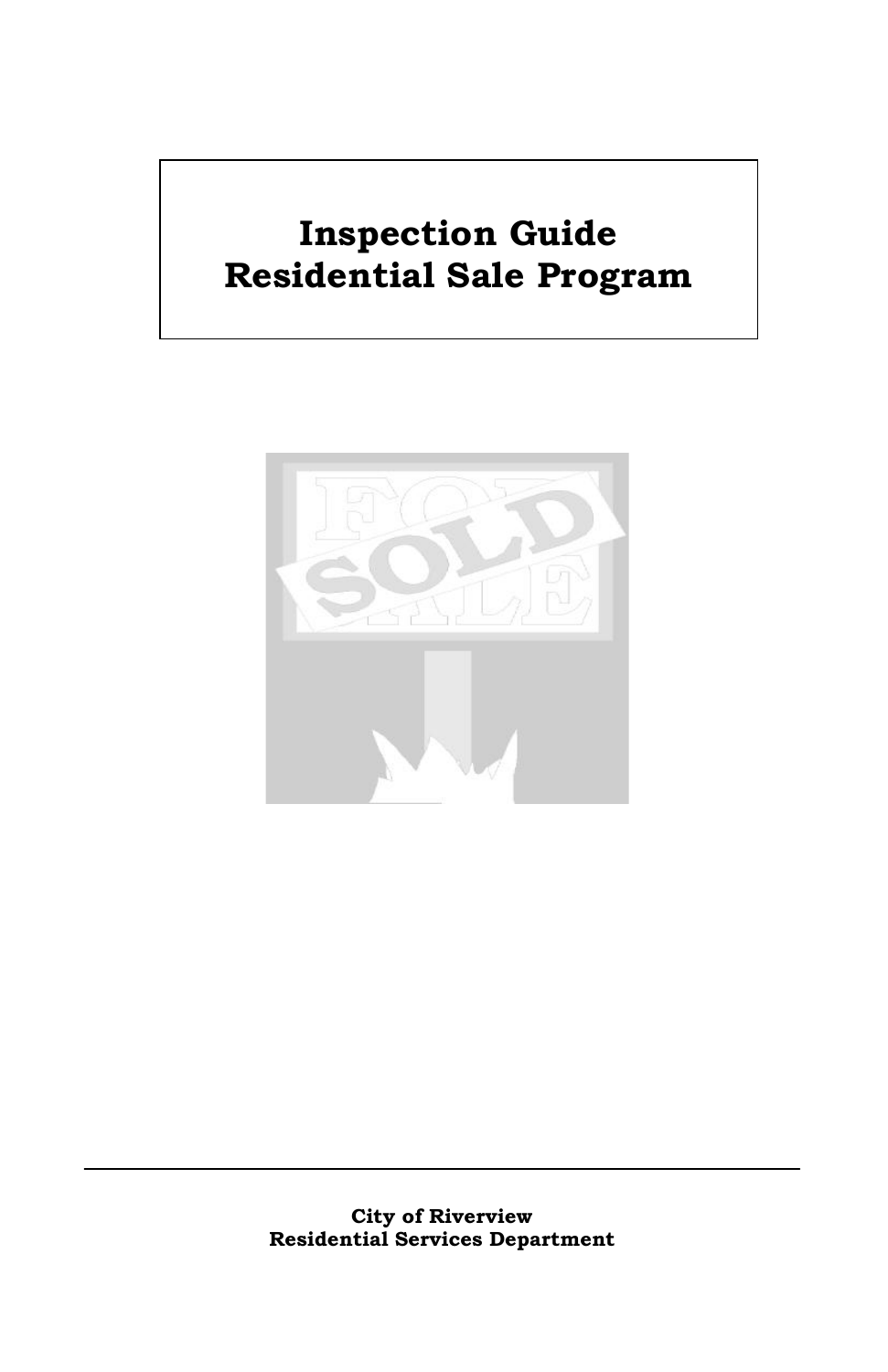

Pursuant to City of Riverview ordinances, homes for sale must be inspected to ensure compliance with minimum housing standards. Noted violations must be corrected and all repairs must be made before occupancy is allowed.

## **SCHEDULING AN INSPECTION**

Property owners, legal representatives, or listing real estate agents may schedule an inspection by completing a Residential Sales Application form. *(Documentation must be provided to show legal status for Power of Attorneys, Executors, Trustees)*

Application forms are available online at cityofriverview.com or at the Building and Engineering Department located at 14100 Civic Park Drive.

The Building & Engineering Department is open from 9 a.m. to 5 p.m. Monday-Friday, we are closed from 12pm – 1pm for lunch.

- Please allow two (2) weeks for your inspection to be scheduled.
- Inspections are performed Tuesday and Thursday's, from 9 a.m.-4 p.m.
- Expedited inspections may be available during non-working hours for an additional fee.

#### + **Inspection Fee**

\$200 for single-family homes

Payments shall be made in advance of your inspection.

# + **To Cancel or Re-schedule an Inspection**

Call (734)281-4242 if you have to cancel your inspection. There is a \$50 fee for cancelling a scheduled inspection (unless more than one business day notice is provided).

If an inspector shows up for a scheduled inspection and the owner or representative is not present, the inspection will not be performed. The property owner must re-schedule the inspection and a \$50 fee will be charged.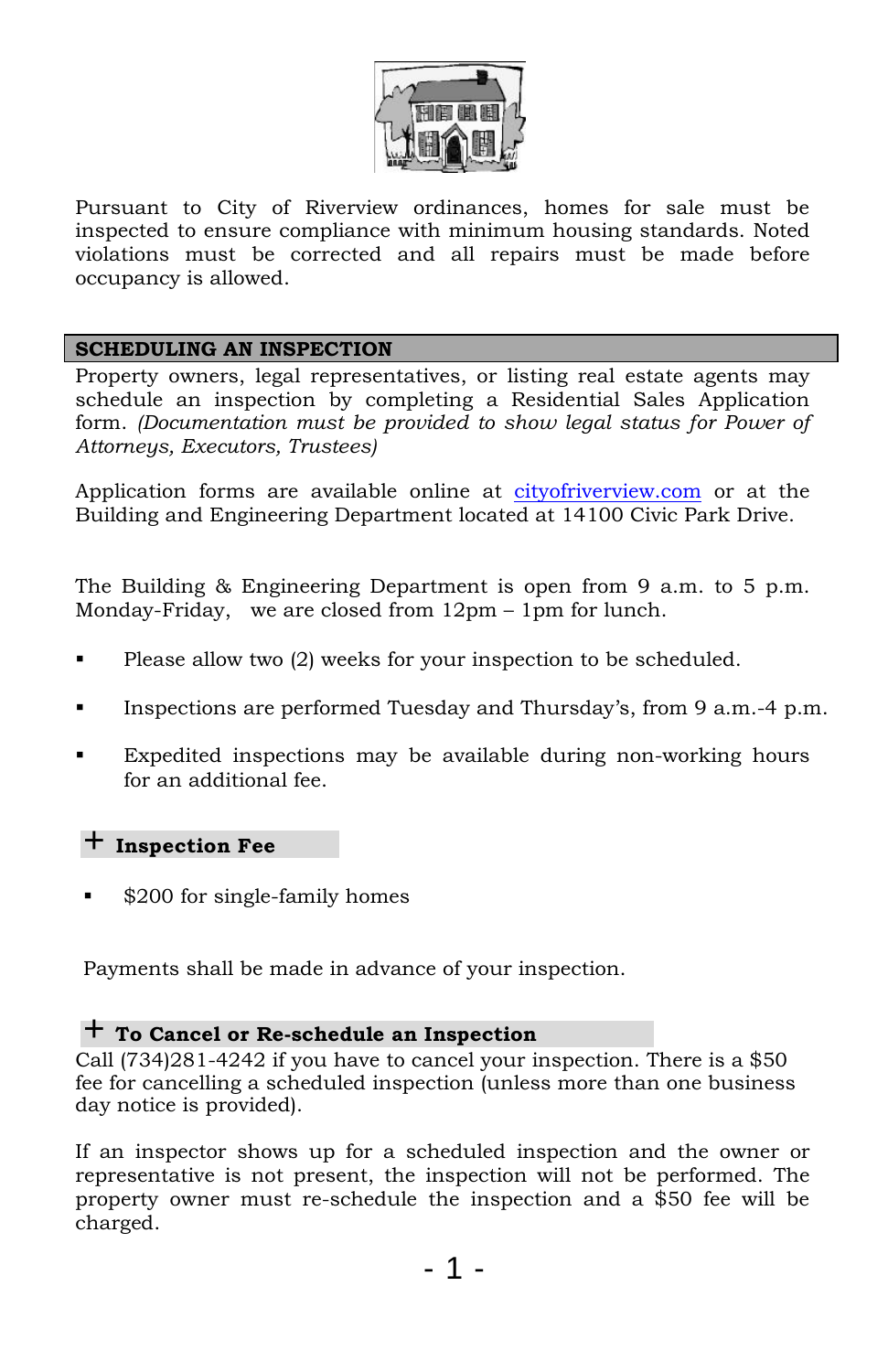

## **PREPARING FOR YOUR INSPECTION**

- ☑Make sure all areas of the house and garage are accessible for the inspector. (Inspectors will not move furnishings, personal items or appliances.)
- ☑ Clean up exterior yard areas and property. Cut the lawn, trim overgrown bushes and shrubbery.
- ☑Remove trash, debris and non-useable items throughout property.
- ☑Repair broken or hanging shutters, awnings, light fixtures, etc.
- ☑Loose siding, chipped and peeling paint is not acceptable for the house, garage or shed.
- ☑Make sure fences are repaired, painted and in good condition.
- ☑Windows must be properly glazed and sealed.
- ☑Replace missing storm windows or screens; door knobs or handles.
- ☑Check for leaking or dripping water supply lines and shut-off valves throughout the house.
- ☑Smoke detectors are required to be installed in each room used for sleeping, outside of each room used for sleeping and in each story of the dwelling — including the basement. Smoke detectors shall be installed per manufacturer's specifications.
- ☑ Ground-fault interrupter outlets (GFI's) are required to replace existing outlets in bathrooms, existing outlets within six feet of the kitchen sink, existing wall outlets in the garage and on the exterior of the property.
- ☑Vacuum breakers, also known as backflow prevention devices, are required on laundry tubs and outdoor water spouts.
- ☑Outlet and light switch plate covers are required over all electrical switches and outlets. (Many people forget to replace them after painting.)

☑Handrails are required on stairways with three (3) or more steps.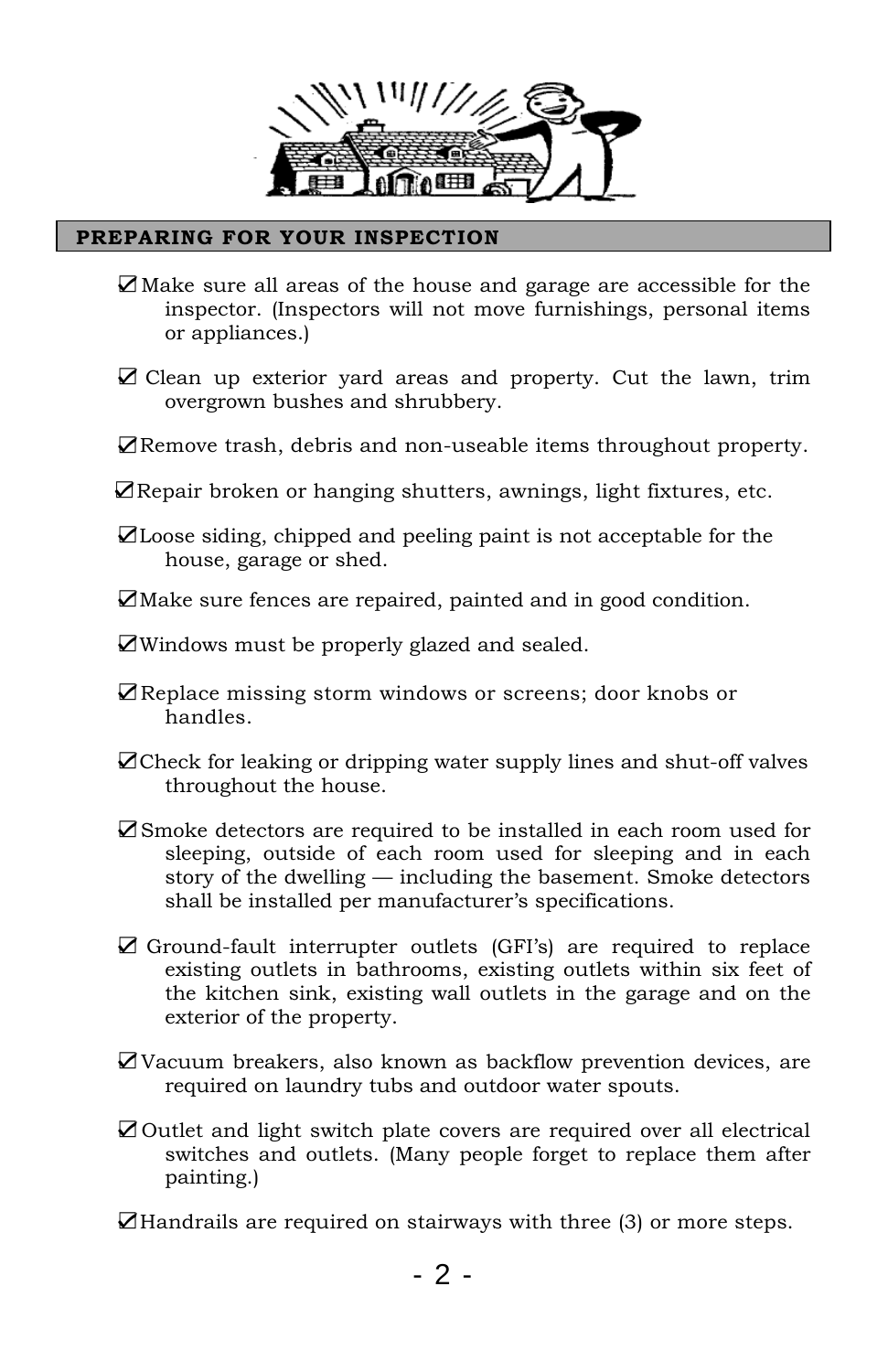## **PREPARING FOR YOUR INSPECTION (continued)**

- ☑ Basement stairs must be enclosed by a guardrail or wall. (Children and pets have been known to fall off basement stairways because proper guardrails are not present.)
- ☑ Certificate from a licensed heating contractor must be submitted that indicates the heating unit was inspected and is functioning properly.

# + **Special Note about Utilities**

Utilities must be turned on so that a complete inspection can be performed. If an inspector cannot complete an inspection, another inspection must be scheduled and a \$50 fee will be charged.

#### **THE INSPECTION**

Inspections take approximately 45 minutes to complete.

# + **Property Owner Must be Present**

The owner or representative must be present at the time of inspection.

# + **If you Have a Pet**

An inspector has the right to refuse to inspect your property if an animal is not leashed or placed in a separate area of the home.

## + **What We DO NOT Do**

- Inspectors do not access roofs, crawl spaces or knee walls unless it is necessary to investigate a potential hazard or violation.
- Waterproofing tests are not conducted on roofs or basement walls.
- Chimney flues are not inspected.
- Home inspections are not a warranty or guarantee of the condition of the property. The City is not responsible for items not inspected. We encourage you to consider hiring a private home inspector.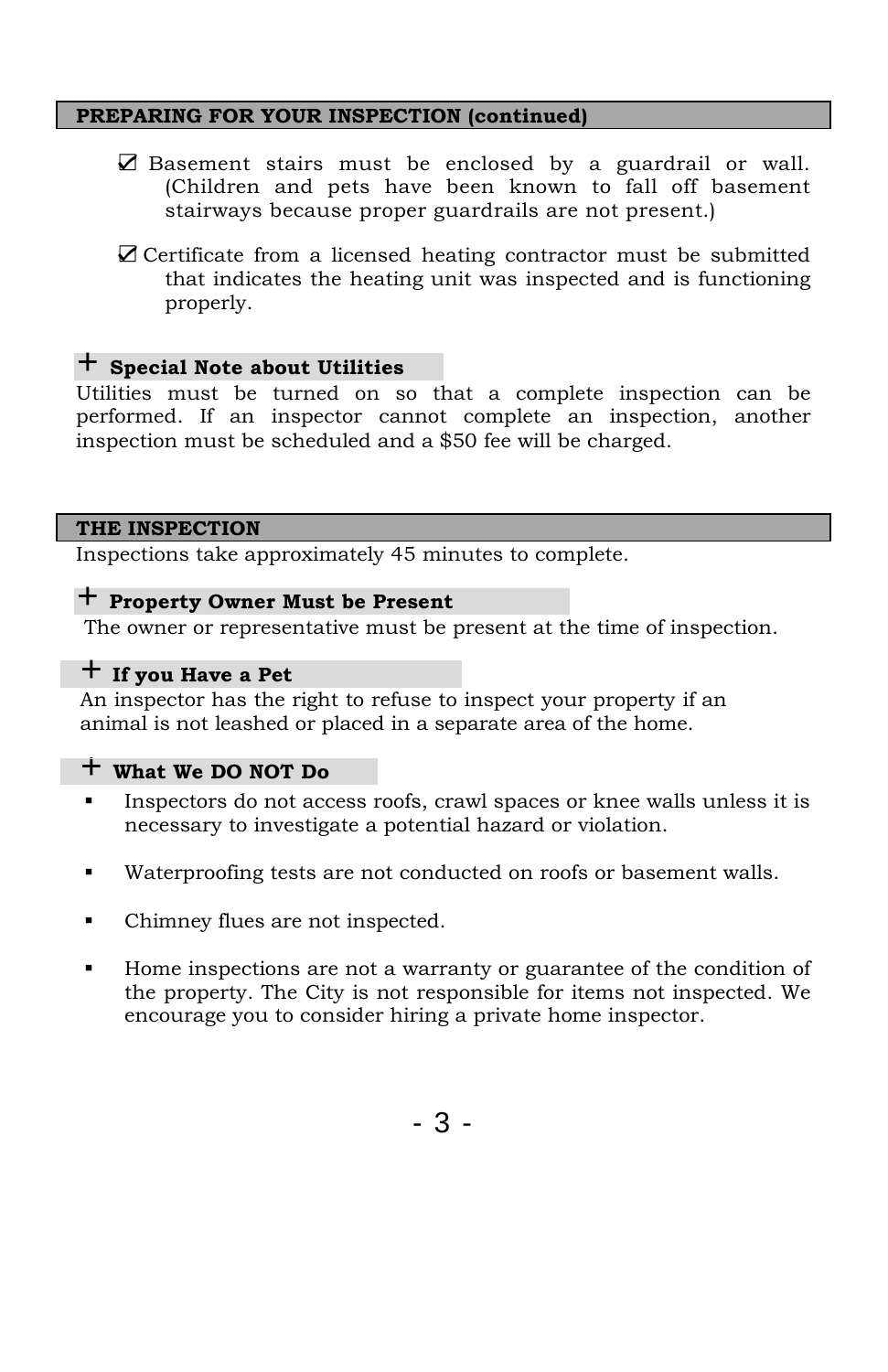## **INSPECTION REPORT**

| Inspection<br>Report |
|----------------------|
|                      |
|                      |
|                      |

Inspection reports expire if a re-inspection of the property does not occur within 6 months of the original inspection.

The current owner is responsible for correcting all violations and required repairs.

A home may be sold "as is." The buyer can assume the repairs, an escrow deposit and signed affidavit will be required.

# **CORRECTING VIOLATIONS**

All repairs must be done in a thorough, neat and professional manner. Sub-standard work is not acceptable and will not be approved.

If the inspector has indicated items that require a permit, please note the following:

#### **Permit Information**

- **Permits and inspections are necessary to ensure** work is being performed properly and according to all applicable building and safety codes.
- It is strongly recommended that permits and compliance certificates be obtained by licensed contractors. (Contractors must be licensed by the State of Michigan and registered with the City of Riverview.)
- It takes approximately five (5) business days to process a permit application.
- Permit and compliance certificate application forms are available online at cityofriverview.com or at the Residential Services Department.
- Separate permit inspections are required for permitted items. Permit inspections are scheduled by calling the Building & Engineering Department at (734) 281- 4242.
- There are fines for failing to obtain permits when they are required.



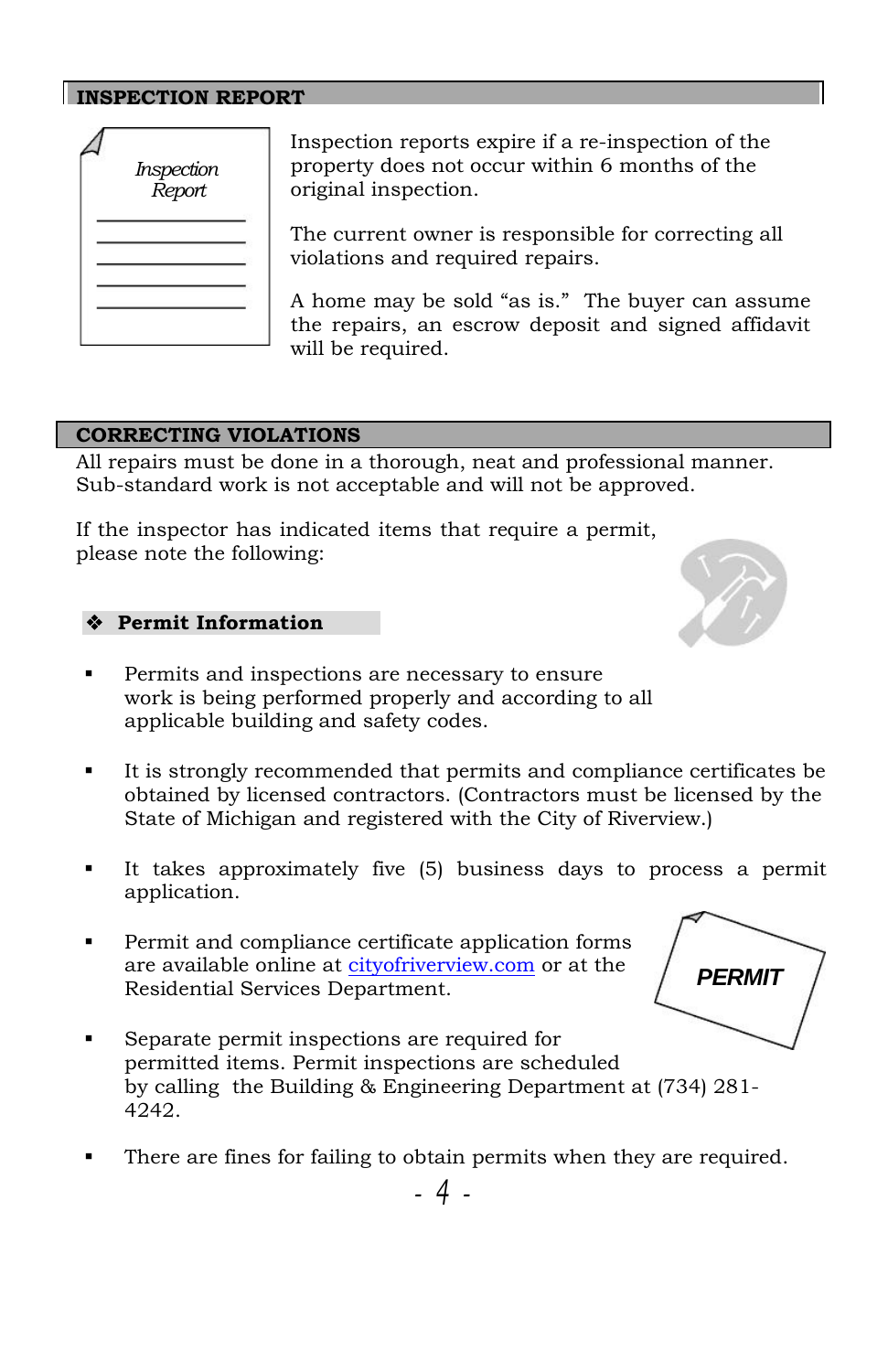# + **Homeowner Permits**

Homeowners may obtain most permits; however, if you choose to obtain a homeowner permit, please be aware of the following:

- Unlike permits obtained by contractors, the City of Riverview will not be able to help you resolve any disputes or problems you have with your contractor or with the work he/she performs.
- If your contractor asks you to obtain a permit, he/she may not be licensed or may be attempting to absolve him/herself from liability and responsibility for the quality and workmanship of the work performed.
- YOU will be responsible for correcting any deficiencies in the work performed, regardless of who performed the work.
- You will be held to the same standards and same inspection schedule as a contractor.
- It is not less expensive for a homeowner to obtain a permit.
- The timeframe for processing permit applications is the same for homeowners and contractors.

#### **THE RE-INSPECTION**

After all items noted on the inspection report have been corrected or repaired, call to schedule a reinspection. A re-inspection is required to ensure that all noted violations have been corrected and all repairs have been made.



Additional items may be noted during the re-inspection if they are health and/or safety related.

# + **Helpful Checklist**

There is no charge for a re-inspection; however, a \$50 fee will be charged if work is not complete and another inspection is required. Use this checklist to avoid additional fees and delays:

# ☑**Are all items noted on your inspection report corrected and completed?**

If any violation still exists during your re-inspection, you will have to schedule another inspection and a \$50 fee will be charged. A Certificate of Occupancy will not be issued until all items are corrected and all fees have been paid.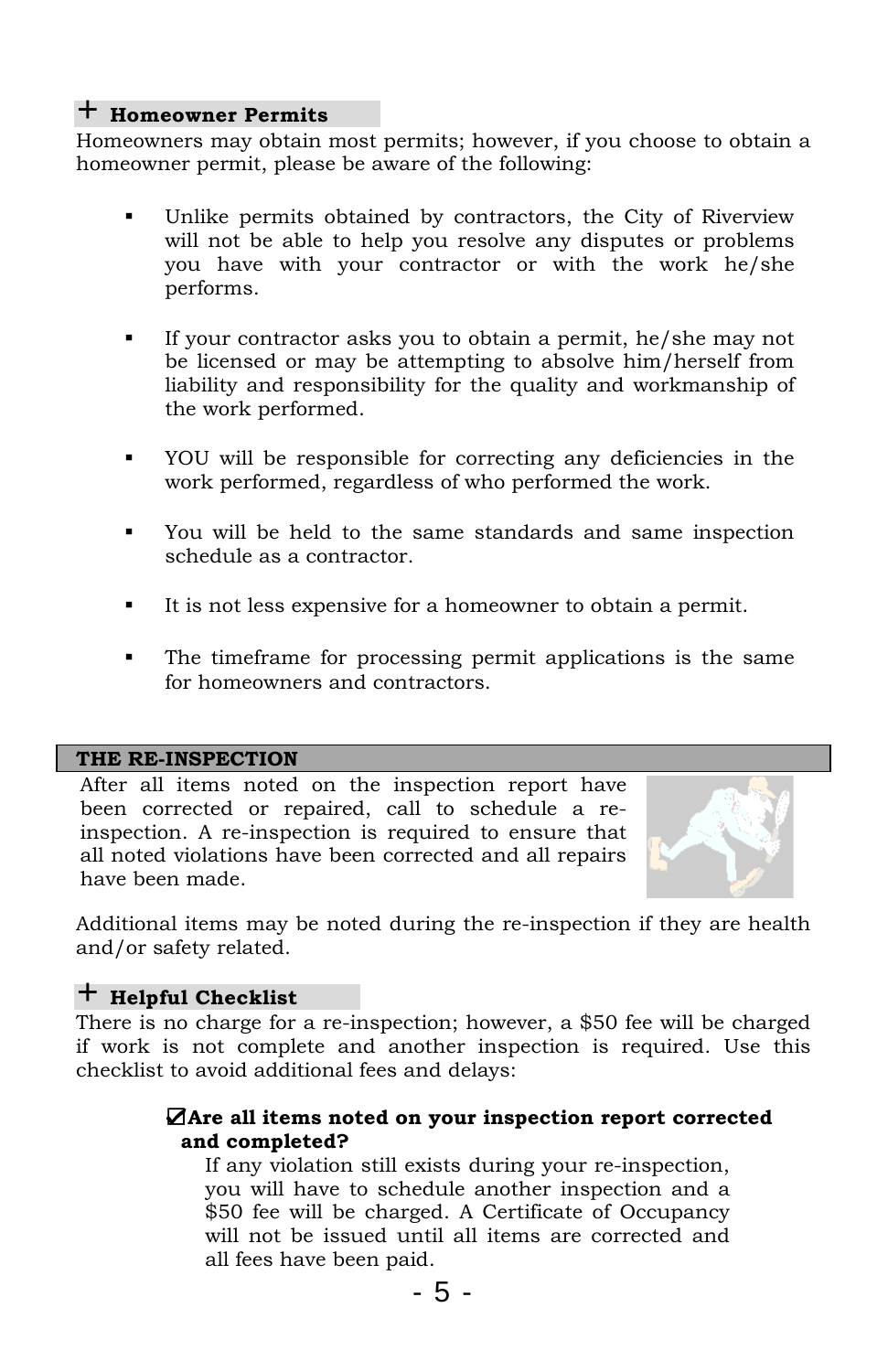#### **THE RE-INSPECTION CHECKLIST (continued)**

#### ☑**Do all of your permits have final approval?**

Each permit obtained to correct violations must have final approval. Permits are inspected by a different group of specialized inspectors. Permit inspections are scheduled by calling the Building & Engineering Department at (734) 281-4242. Permit inspections are only on Tuesday and Thursdays. Do not schedule a re-inspection until all permits have received an approved final inspection.

#### ☑**Do you have a heating certificate?**

In addition to correcting noted violations and making required repairs, every property must obtain a certificate from a licensed heating contractor indicating the heating unit was inspected and functioning properly.

#### **Schedule Your Re-Inspection**

Call (734) 281-4242 to schedule a re-inspection.

#### **WEATHER-RELATED ITEMS**



The Building & Engineering Department understands that snow, ice, or cold weather may prevent the completion of exterior repairs. Furthermore, certain repairs, such as concrete or exterior paint, should not be made due to the potential for substandard quality and poor workmanship, or availability of contractors between the period of November 15 and to April 15.

In cases where exterior items cannot be completed due to weather conditions, homes may be sold "as is." Please see "CAN A HOME BE SOLD "AS IS"? section for more information.

#### **CERTIFICATE OF OCCUPANCY**

A Certificate of Occupancy will be issued after the re-inspection has been performed and all noted violations have been corrected,

required repairs have been made and all fees have been paid.

Certificates of Occupancy are prepared in the purchaser's name. (In some cases, you will have to wait until you have a buyer before the Certificate of Occupancy can be prepared.)

There is no additional fee for the Certificate of Occupancy.

Please allow up to 72 hours for Certificates of Occupancy to be prepared.

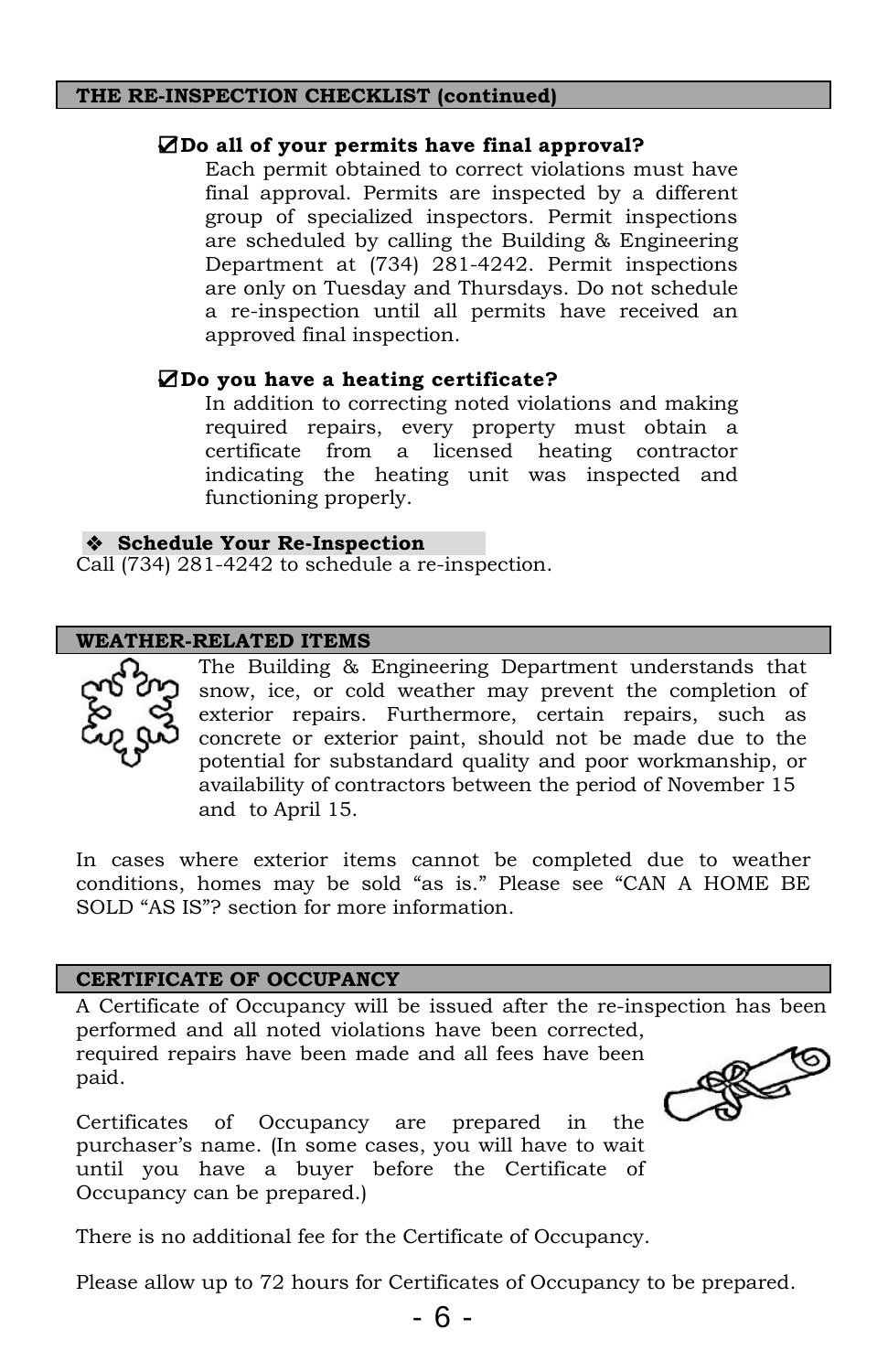

# **CITY OF RIVERVIEW ORDINANCE REQUIRES A CERTIFICATE OF OCCUPANCY OR COMPLIANCE AGREEMENT WHEN TRANSFER OF OWNERSHIP OCCURS**

# **IF YOUR HOUSE DOES NOT SELL**

Certificates of Occupancy will be issued up to six months after the approval date.

In the event that your property is still for sale after this period, a new inspection is required.

## **RENTAL PROPERTY**

The City of Riverview requires that all non-owner occupied property be registered. If you purchase a house for rental purposes, or if you decide to rent your home instead of selling it, you must register it as a non-owner occupied property.

Non-owner occupied property is inspected every three (3) years to ensure compliance with applicable building, safety and property maintenance codes and ordinances.

# **Register a Non-Owner Occupied Property**

Call (734)281-4242 to register a non-owner occupied property.



The fee to register a rental property is \$165 and a one time \$50.00 registration fee. Penalty fees and enforcement action will apply for failure to register a non-owner occupied property.

# **CAN A HOME BE SOLD "AS IS"?**

Yes, provided that the following conditions are met:



- Residential Compliance Agreement is signed, indicating that all cited violations will be corrected and required repairs will be made within three (3) months. Some extensions may be granted on a case by case basis
	- Escrow agreement is signed and money received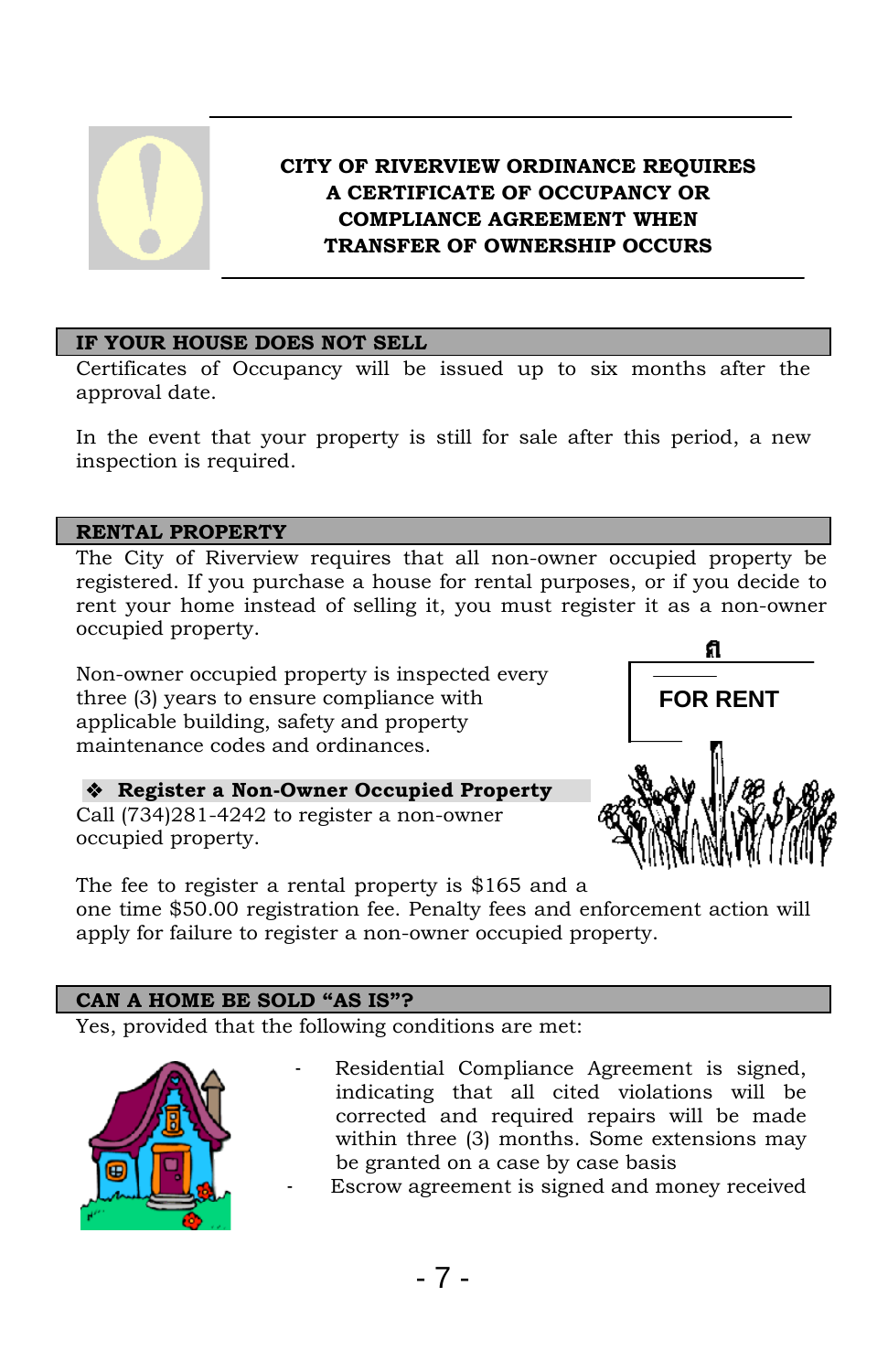## **RESIDENTIAL ASSUMING VIOLATIONS AGREEMENT**

An Assuming Violations Agreement is signed by the buyer, indicating that all cited violations will be corrected. all required repairs will be made within three (3) months of the date of the agreement.

# + **Fee**

An escrow deposit is required and will be held in a non-interest bearing account. It will be returned when all repairs are made, Certificate of Occupancy is issued, and the Escrow refund request is submitted .

# + **Extensions**

Extensions of time to correct outstanding violations may be allowed for good cause. Extensions must be approved by the Building & Engineering Department for a fee of \$50 for each 30-day extension.

# **CONDITIONAL OCCUPANCY**

Conditional occupancy may be allowed when all health and safety items have been corrected and exterior property maintenance items have been addressed.

Conditional Occupancy may also be allowed if required repairs cannot be made due to weather-related conditions. Conditional Occupancy must be approved in writing by the Building & Engineering Department.

Conditional Occupancy is allowed upon the condition that complete conformance be achieved within a reasonable time.

If compliance is not achieved as agreed, the home will be posted as "Illegal to Occupy" and the property owner will be prosecuted for failing to obtain a Certificate of Occupancy.

# + **Extensions**

Extensions of time to correct outstanding violations may be allowed for good cause. Extensions must be approved by the Building & Engineering Department for a fee of \$50 for each 30-day extension.

# **FAILURE TO COMPLY**

Failure to comply with ordinance requirements is a misdemeanor, punishable by a fine of up to \$500 and/or up to 93 days in jail. Owners, realtors, financial institutions, title companies and mortgage companies may be held responsible for non-compliance.